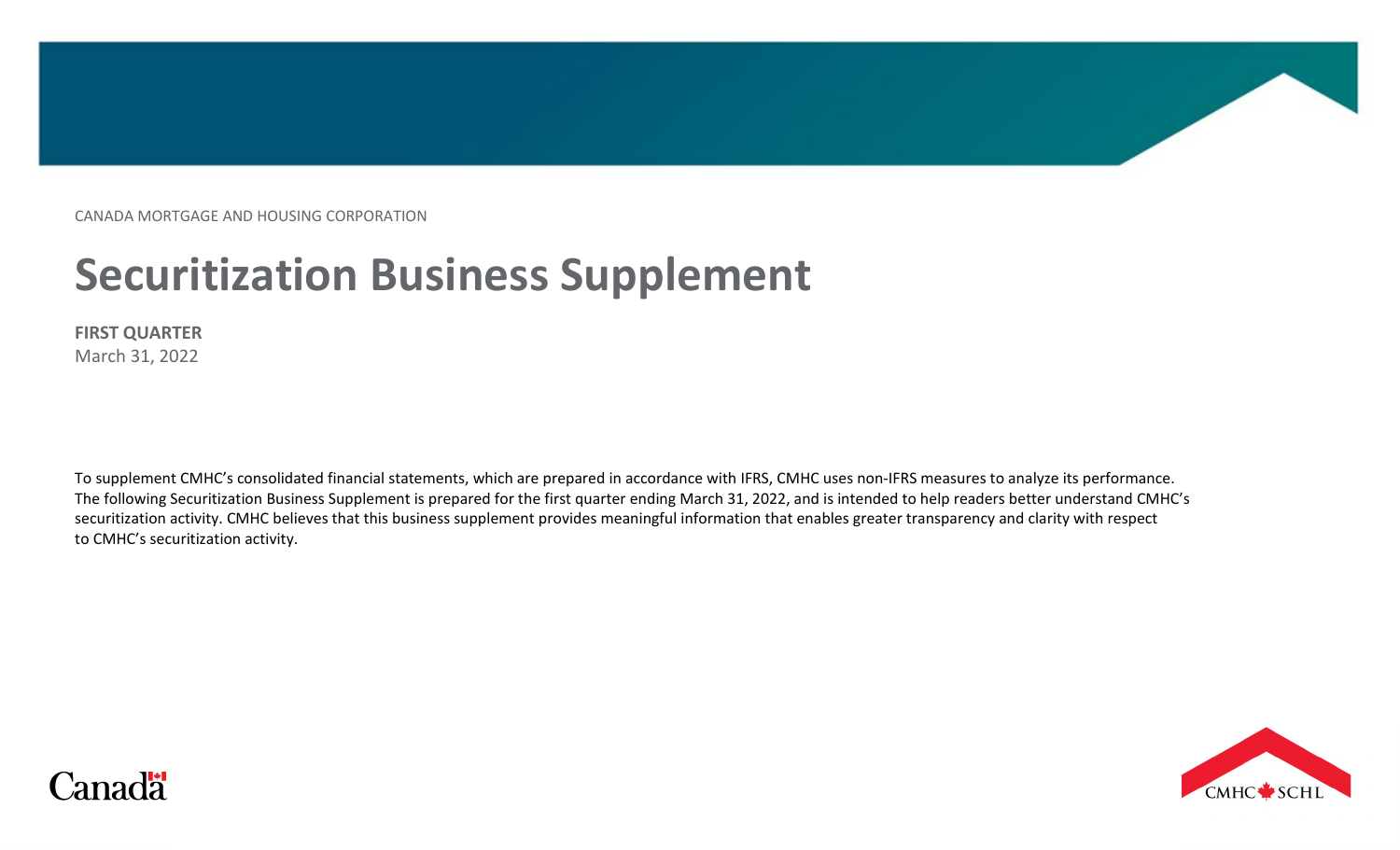## **New Securitization Guarantee Activity**

The 2022 annual CMB issuance limit is \$40B and the 2022 annual NHA MBS guarantee limit is \$150 billion. As at March 31, 2022, CMHC guaranteed \$42.7 billion of securities (\$32.4 billion of NHA MBS and \$10.25 billion of CMB). Of the approximate 97 active participants in CMHC's securitization programs, 91 are regulated institutions.

|                                            |                | <b>Three months ended</b> |                |                |                |                | Year-to-date     | Securities Guaranteed (\$M)                           |
|--------------------------------------------|----------------|---------------------------|----------------|----------------|----------------|----------------|------------------|-------------------------------------------------------|
| Securities guaranteed                      | 31-Mar<br>2022 | 31-Dec<br>2021            | 30-Sep<br>2021 | 30-Jun<br>2021 | 31-Mar<br>2021 | 31-Mar<br>2022 | 31-Mar<br>2021   | 250,000                                               |
| Total Guaranteed (\$M)                     | 42,660         | 48,405                    | 50,714         | 46,226         | 38,184         | 42,660         | 38,184           |                                                       |
| NHA Mortgage-Backed Securities (NHA MBS)*  | 32,410         | 38,405                    | 40,464         | 36,476         | 28,184         | 32,410         | 28,184           | 200,000                                               |
| Canada Mortgage Bonds (CMB)                | 10,250         | 10,000                    | 10,250         | 9,750          | 10,000         | 10,250         | 10,000<br>$\sim$ | 150,000                                               |
| NHA MBS (\$M)                              | 32,410         | 38,405                    | 40,464         | 36,476         | 28,184         | 32,410         | 28,184           |                                                       |
| Federally Regulated Institutions           | 20,643         | 24,851                    | 24,605         | 22,443         | 18,003         | 20,643         | 18,003           | 100,000                                               |
| <b>Provincially Regulated Institutions</b> | 3,372          | 5,538                     | 4,738          | 4,107          | 3,208          | 3,372          | 3,208            |                                                       |
| <b>IIROC Regulated Institutions**</b>      | 4,846          | 5,303                     | 7,134          | 5,931          | 3,495          | 4,846          | 3,495            | 50,000                                                |
| Other Institutions                         | 3,550          | 2,713                     | 3,987          | 3,995          | 3,477          | 3,550          | 3,477            |                                                       |
|                                            |                |                           |                |                |                |                |                  | YTD 2020 2018 2016 2014 2012 2010 2008 2006 2004 2002 |
| CMB (\$M)                                  | 10,250         | 10,000                    | 10,250         | 9,750          | 10,000         | 10,250         | 10,000           | 2022                                                  |
| <b>Federally Regulated Institutions</b>    | 5,975          | 6,014                     | 6,317          | 6,220          | 5,516          | 5,975          | 5,516            |                                                       |
| Provincially Regulated Institutions        | 1,097          | 1,444                     | 1,146          | 1,159          | 1,353          | 1,097          | 1,353            |                                                       |
| <b>IIROC Regulated Institutions</b>        | 1,272          | 1,087                     | 1,455          | 1,356          | 1,595          | 1,272          | 1,595            | $\blacksquare$ NHA MBS $\blacksquare$ CMB             |
| Other Institutions                         | 1,906          | 1,455                     | 1,332          | 1,015          | 1,536          | 1,906          | 1,536            |                                                       |

Component items may not add to totals because of rounding.

\* The NHA MBS amount of \$32.4 billion consists of \$30.1 billion in new NHA MBS issued and guaranteed in 2022 and \$2.3 billion in replacement NHA MBS issued prior to 2022 but on which NHA MBS guarantee fees were paid in 2022.

\*\* IIROC: The Investment Industry Regulatory Organization of Canada is the national self-regulatory organization that oversees all investment dealers in Canada [\(http://www.iiroc.ca/\)](http://www.iiroc.ca/).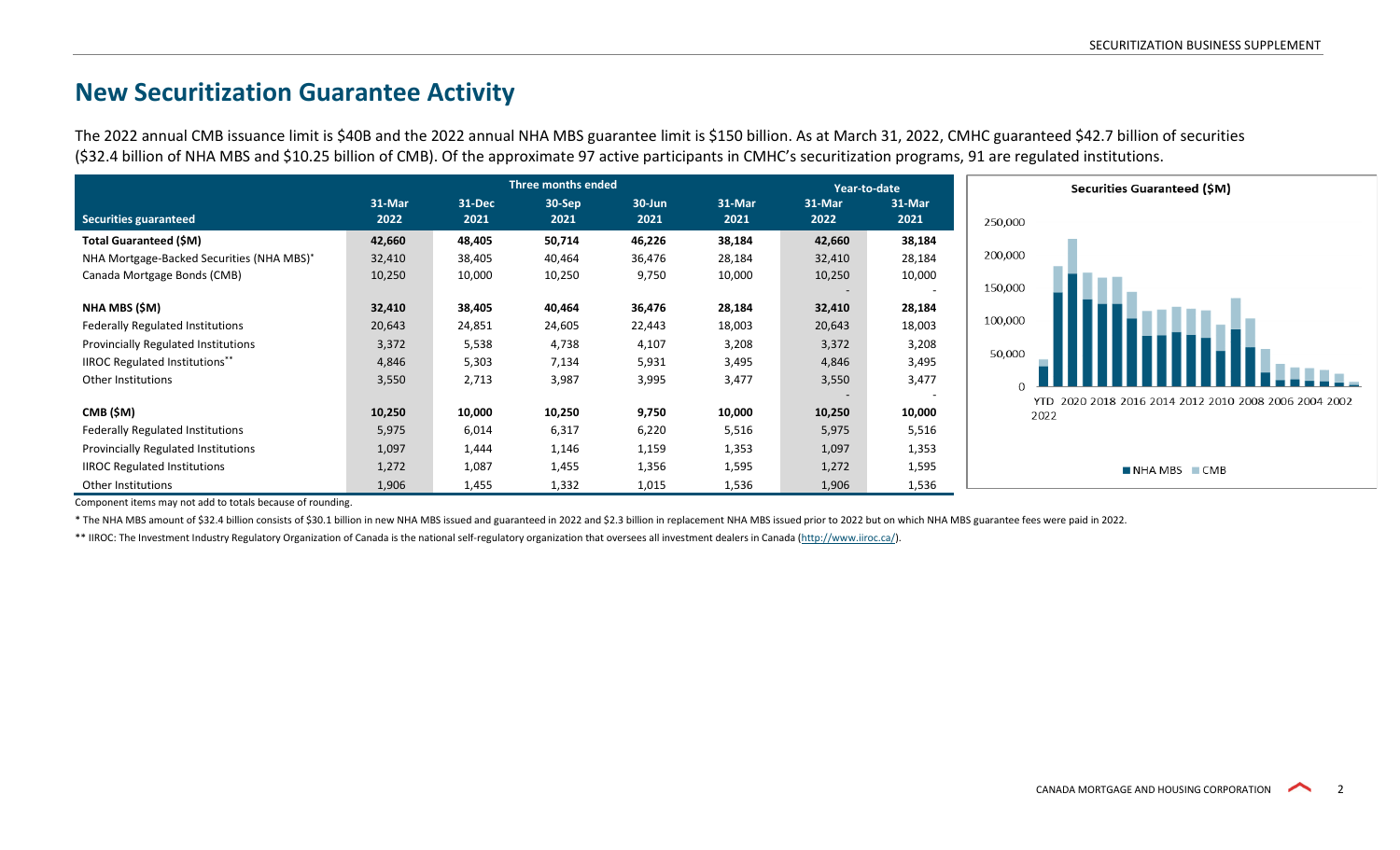#### **Guarantees-In-Force**

The amount of guarantees-in-force outstanding is a function of new guarantee activity and maturities/principal runoff from outstanding guaranteed securities. Approximately 90 per cent of the \$460.1 billion in guarantees-in-force outstanding as at March 31, 2022, is with regulated institutions; and 64 per cent of guarantees-in-force outstanding as at March 31, 2022, is with federally regulated institutions. In support of the IMPP in 2020, the Guarantee-in-force limit has been raised to \$750 billion from the prior \$600 billion for a five-year period (2020-2024).

|                                            |         |         | As at:  |         |         |
|--------------------------------------------|---------|---------|---------|---------|---------|
|                                            | 31-Mar  | 31-Dec  | 30-Sep  | 30-Jun  | 31-Mar  |
| <b>Guarantees-in-force</b>                 | 2022    | 2021    | 2021    | 2021    | 2021    |
| Guarantees-in-force (\$M)                  | 460,147 | 460,570 | 460,177 | 461,073 | 479,233 |
| Market NHA MBS                             | 203,147 | 201,820 | 201,427 | 206,573 | 216,983 |
| <b>CMB</b>                                 | 257,000 | 258,750 | 258,750 | 254,500 | 262,250 |
|                                            |         |         |         |         |         |
| Market NHA MBS (\$M)                       | 203,147 | 201,820 | 201,427 | 206,573 | 216,983 |
| <b>Federally Regulated Institutions</b>    | 141,841 | 140,747 | 141,742 | 146,753 | 154,831 |
| <b>Provincially Regulated Institutions</b> | 11,270  | 11,372  | 9,707   | 9,001   | 9,551   |
| <b>IIROC Regulated Institutions</b>        | 26,169  | 25,476  | 23,991  | 24,098  | 23,974  |
| <b>Other Institutions</b>                  | 23,867  | 24,225  | 25,987  | 26,720  | 28,628  |
|                                            |         |         |         |         |         |
| CMB (\$M)                                  | 257,000 | 258,750 | 258,750 | 254,500 | 262,250 |
| <b>Federally Regulated Institutions</b>    | 153,715 | 155,023 | 154,073 | 150,724 | 156,298 |
| <b>Provincially Regulated Institutions</b> | 37,021  | 36,531  | 37,427  | 37,278  | 38,525  |
| <b>IIROC Regulated Institutions</b>        | 45,425  | 46,965  | 47,582  | 47,219  | 47,952  |
| <b>Other Institutions</b>                  | 20,839  | 20,231  | 19,668  | 19,279  | 19,475  |



Component items may not add to totals because of rounding.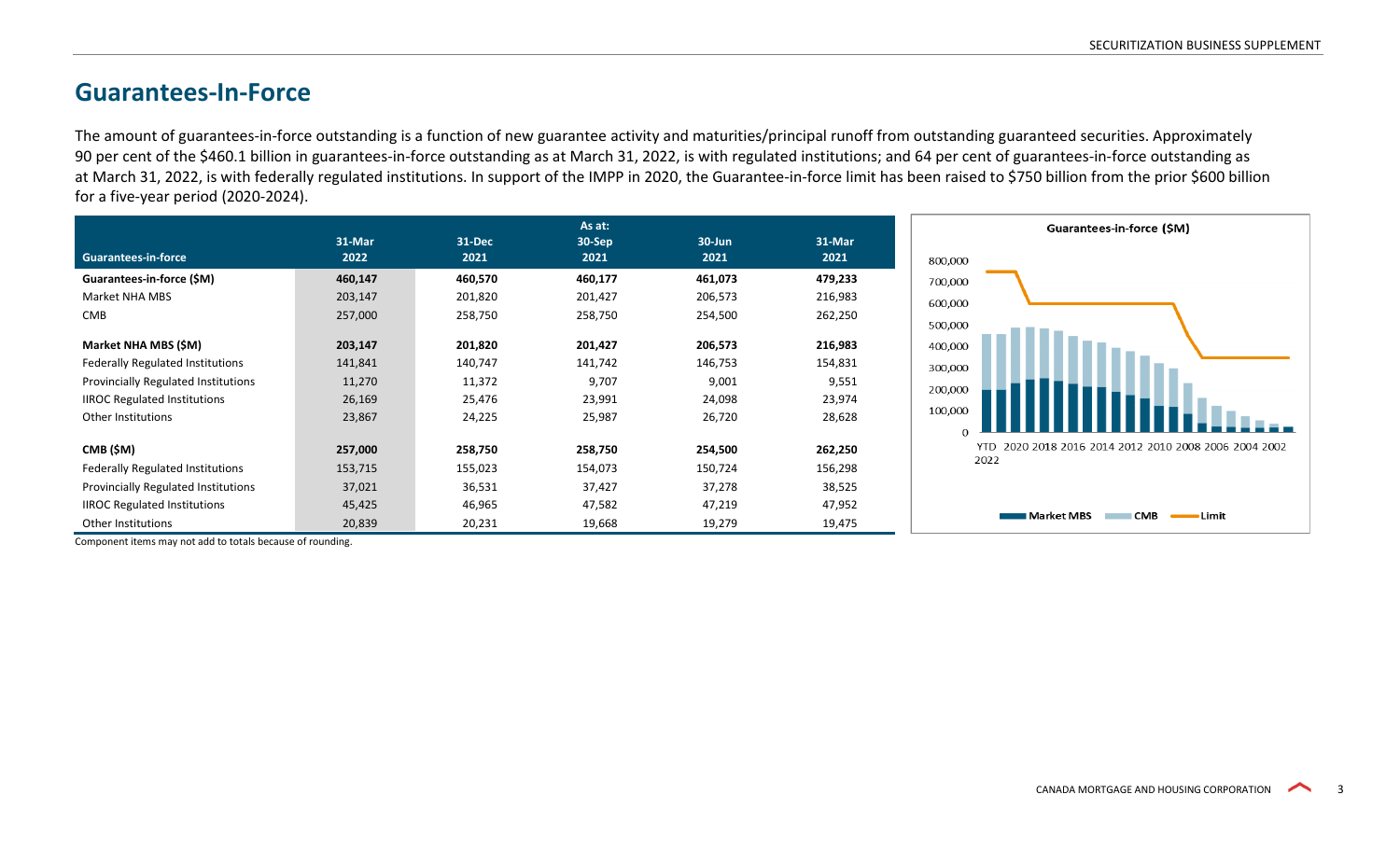The maturity profile of the outstanding guaranteed obligations is generally distributed across a five-year term, reflecting the predominance of the five-year mortgage term of the mortgages securitized under the NHA MBS Program and the core five-year CMB term.

|                                                             | As at:         |            |                |            |                |            |                |            |                |            |
|-------------------------------------------------------------|----------------|------------|----------------|------------|----------------|------------|----------------|------------|----------------|------------|
| <b>Guarantees-in-force</b><br><b>Maturity Profile (\$M)</b> | 31-Mar-22      |            | 31-Dec-21      |            | 30-Sep-21      |            | 30-Jun-21      |            | 31-Mar-21      |            |
| <b>YEAR</b>                                                 | <b>NHA MBS</b> | <b>CMB</b> | <b>NHA MBS</b> | <b>CMB</b> | <b>NHA MBS</b> | <b>CMB</b> | <b>NHA MBS</b> | <b>CMB</b> | <b>NHA MBS</b> | <b>CMB</b> |
| 2021                                                        |                |            |                |            | 1,082          | 10,000     | 7,399          | 16,000     | 18,667         | 33,500     |
| 2022                                                        | 8,913          | 32,250     | 14,015         | 44,250     | 20,151         | 44,250     | 25,589         | 44,250     | 31,286         | 44,250     |
| 2023                                                        | 24,805         | 45,500     | 27,548         | 45,500     | 31,157         | 45,500     | 35,851         | 45,500     | 40,384         | 45,500     |
| 2024                                                        | 40,164         | 37,500     | 43,046         | 37,500     | 46,742         | 37,500     | 50,121         | 37,500     | 54,469         | 37,500     |
| 2025                                                        | 54,141         | 40,750     | 55,834         | 40,750     | 55,761         | 40,750     | 58,883         | 40,750     | 58,910         | 40,750     |
| 2026                                                        | 64,040         | 32,500     | 57,717         | 32,500     | 43,560         | 27,500     | 25,445         | 21,250     | 10,212         | 15,000     |
| 2027                                                        | 7,338          | 14,250     | 256            | 7,750      | 310            | 6,750      | 392            | 6,750      | 377            | 6,750      |
| 2028                                                        | 1,163          | 13,250     | 1,153          | 13,250     | 583            | 13,250     | 951            | 13,250     | 870            | 13,250     |
| 2029                                                        | 318            | 6,750      | 412            | 6,750      | 513            | 6,750      | 567            | 6,750      | 556            | 6,750      |
| 2030                                                        | 750            | 10,750     | 654            | 10,750     | 402            | 10,750     | 814            | 10,750     | 736            | 10,750     |
| 2031                                                        | 1,008          | 23,500     | 958            | 19,750     | 939            | 15,750     | 333            | 11,750     | 286            | 8,250      |
| 2032                                                        | 269            |            |                |            |                |            |                |            |                |            |
| 2033                                                        | 24             |            | 24             |            | 24             |            | 24             |            | 24             |            |
| 2034                                                        | 58             |            | 58             |            | 59             |            | 59             |            | 60             |            |
| 2035                                                        | 63             |            | 63             |            | 63             |            | 64             |            | 64             |            |
| 2040                                                        | 80             |            | 80             |            | 81             |            | 81             |            | 82             |            |
| 2041                                                        | 15             |            |                |            |                |            |                |            |                |            |
| Total                                                       | 203,147        | 257,000    | 201,820        | 258,750    | 201,427        | 258,750    | 206,573        | 254,500    | 216,983        | 262,250    |

Component items may not add to totals because of rounding.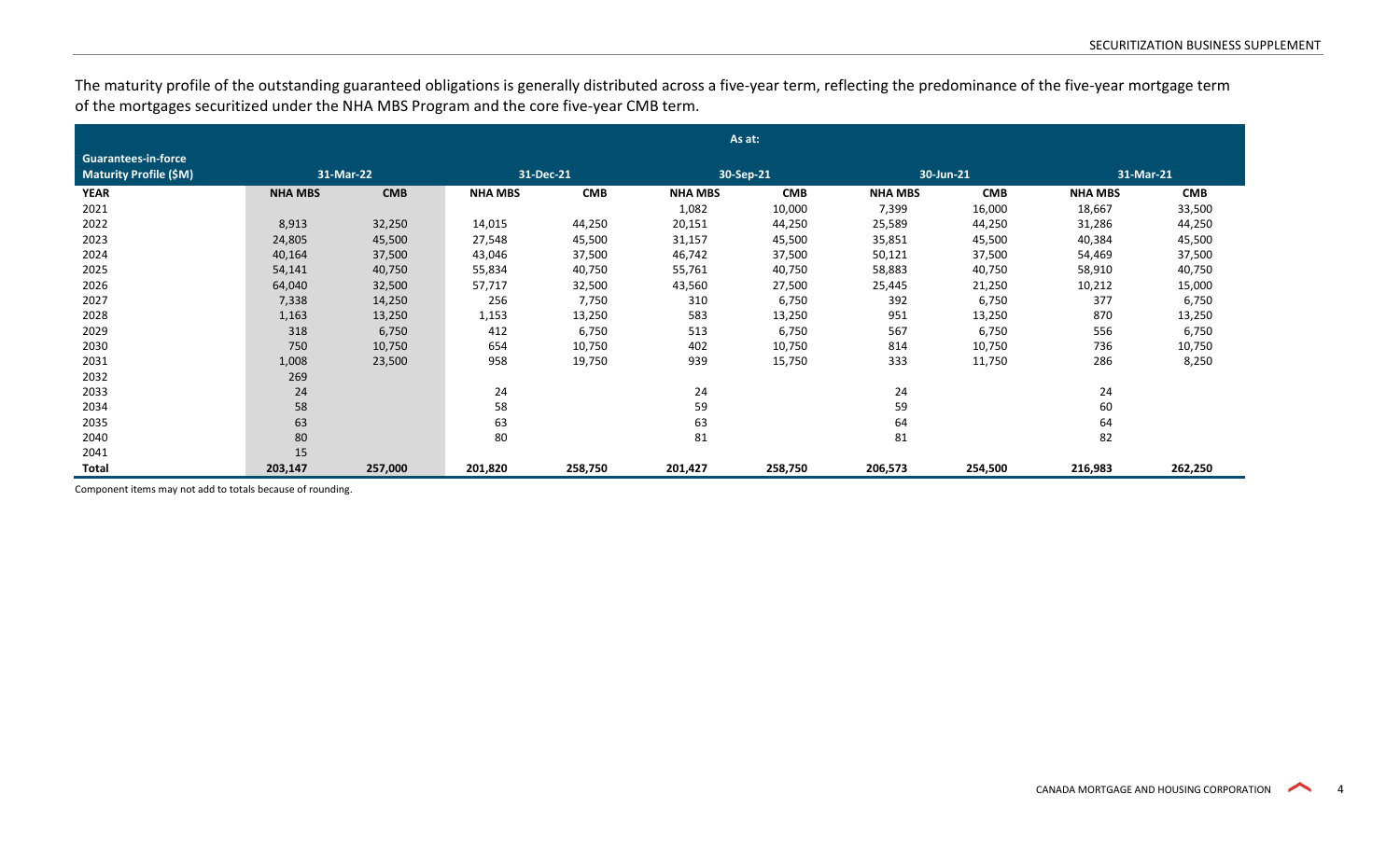#### **Mortgage arrears rate in the NHA MBS program**

At the time of an NHA MBS issuance, no pooled mortgage must be in arrears and mortgages must have mortgage default insurance coverage in accordance with the Government of Canada regulations for mortgage insurance. Mortgage arrears of the pooled mortgages are analyzed and monitored, at the Issuer level, on a monthly basis, in the context of the overall financial condition of the Issuer. This information, along with established arrears triggers and the financial viability of the Issuer, is considered when permitting the Issuer new guarantee approvals.

As at March 31, 2022, the 90-day arrears rate—the number of loans in arrears (1,889) as a proportion of the total number of loans (1,703,408)—in the NHA MBS Program was 0.11 per cent.

|                                                         |                |                | As at:         |                    |                |
|---------------------------------------------------------|----------------|----------------|----------------|--------------------|----------------|
| 90 days arrears for mortgages<br>in NHA MBS outstanding | 31-Mar<br>2022 | 31-Dec<br>2021 | 30-Sep<br>2021 | $30 - Jun$<br>2021 | 31-Mar<br>2021 |
| Overall 90 days arrears rate                            | 0.11%          | 0.11%          | 0.12%          | 0.12%              | 0.15%          |
| <b>Federally Regulated Institutions</b>                 | 0.14%          | 0.14%          | 0.14%          | 0.15%              | 0.18%          |
| <b>Provincially Regulated Institutions</b>              | 0.07%          | 0.05%          | 0.07%          | 0.07%              | 0.09%          |
| <b>IIROC Regulated Institutions</b>                     | 0.06%          | 0.07%          | 0.06%          | 0.06%              | 0.07%          |
| <b>Other Institutions</b>                               | 0.04%          | 0.04%          | 0.04%          | 0.04%              | 0.06%          |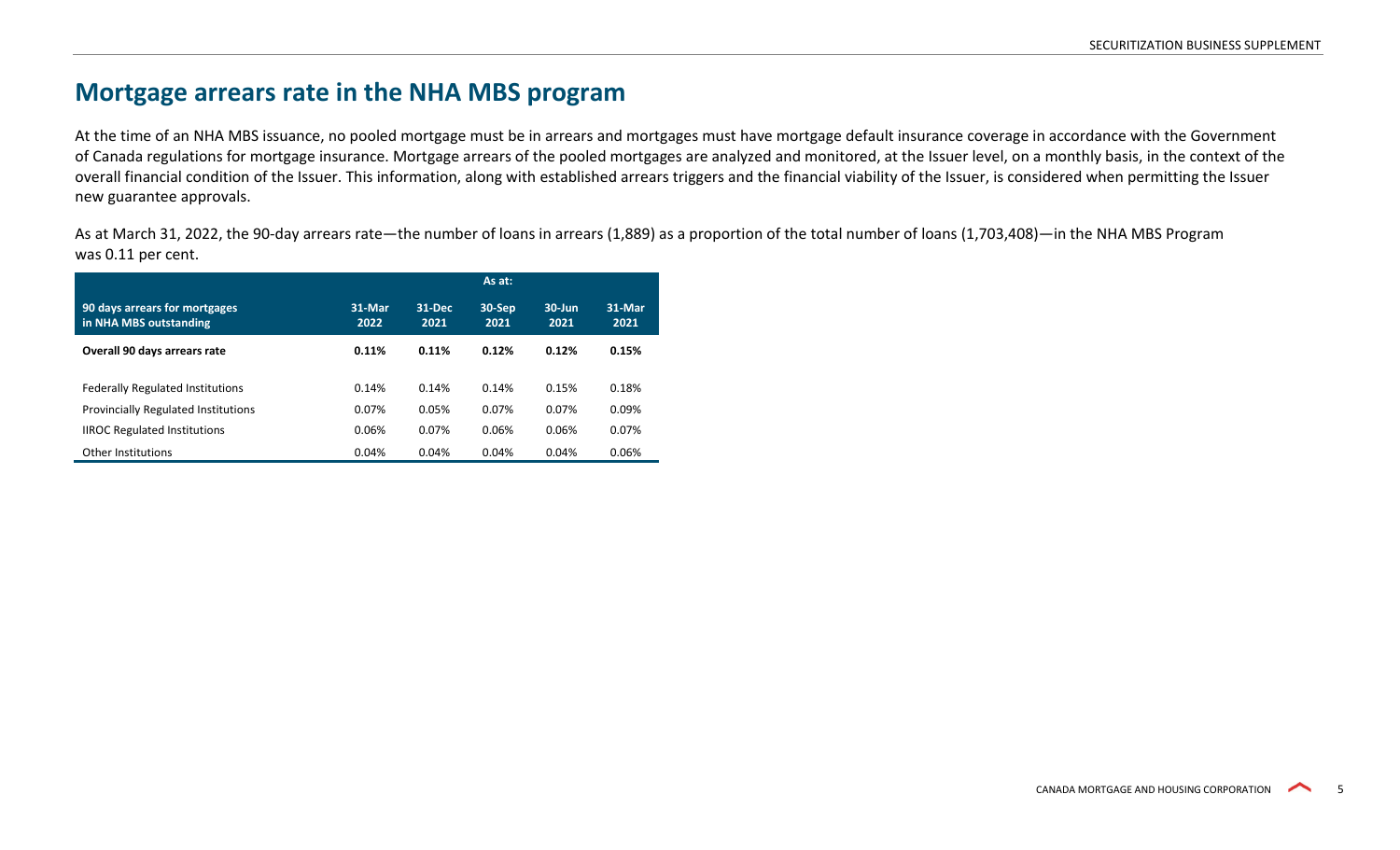### **Interest Spread**

CMHC establishes a minimum spread requirement between the NHA MBS coupon and the lowest mortgage rate in the pool. This interest spread, which is for the benefit of the Issuer in good standing, is an important feature that incentivizes the Issuer to fulfil its responsibilities under the NHA MBS Program. This program feature ensures that program participants have significant "skin in the game." In the event of a failure of an Issuer to fulfill its responsibilities under the NHA MBS Program, CMHC, as guarantor and trustee on behalf of the NHA MBS investor, will have access to the interest spread to be used in ensuring the obligations under the NHA MBS are fulfilled.

| 31-Mar-22            |                                  | <b>MORTGAGE</b>         |                      |                         | <b>NHA MBS</b>    |                          |  |
|----------------------|----------------------------------|-------------------------|----------------------|-------------------------|-------------------|--------------------------|--|
| Pool Type            | <b>Balance Outstanding (\$M)</b> | <b>Spread to Index*</b> | <b>Mortgage Rate</b> | <b>Spread to Index*</b> | <b>MBS Coupon</b> | <b>Interest Spread</b>   |  |
| <b>Fixed Rate</b>    |                                  |                         |                      |                         |                   |                          |  |
| 867                  | 61,367                           |                         | 2.66                 |                         | 1.31              | 1.35                     |  |
| 964                  | 114                              |                         | 2.47                 |                         | 1.68              | 0.80                     |  |
| 965                  | 32,873                           |                         | 2.48                 |                         | 1.77              | 0.71                     |  |
| 966                  | 40,925                           |                         | 2.49                 |                         | 1.75              | 0.75                     |  |
| 967                  | $\overline{\phantom{a}}$         |                         |                      |                         |                   | $\overline{\phantom{a}}$ |  |
| 970                  | $\overline{\phantom{a}}$         |                         |                      |                         |                   | $\overline{\phantom{a}}$ |  |
| 975                  | 255,081                          |                         | 2.55                 |                         | 1.32              | 1.23                     |  |
| 990                  | 4,051                            |                         | 3.10                 |                         | 2.47              | 0.63                     |  |
|                      | 394,411                          |                         | 2.56                 |                         | 1.41              | 1.15                     |  |
| <b>Floating Rate</b> | $\overline{\phantom{a}}$         |                         |                      |                         |                   |                          |  |
| 880                  | 2,727                            | (0.81)                  | 1.88                 | 0.15                    | 0.88              | 0.99                     |  |
| 885                  | 5,073                            | (0.86)                  | 1.83                 | 0.02                    | 0.75              | 1.09                     |  |
| 980                  | 35,199                           | (0.93)                  | 1.67                 | 0.01                    | 0.74              | 0.93                     |  |
| 985                  | 19,071                           | (0.85)                  | 1.91                 | 0.01                    | 0.74              | 1.17                     |  |
| 987                  | 2,280                            | (0.79)                  | 1.90                 | (0.80)                  | 1.10              | 0.80                     |  |
|                      |                                  |                         |                      |                         |                   |                          |  |
|                      | 64,349                           |                         | 1.77                 |                         | 0.76              | $1.01$                   |  |
| Total                | 458,760                          |                         | 2.45                 |                         | 1.32              | 1.13                     |  |

Component items may not add to totals because of rounding.

\* Adjustable (880/980) and variable (885/985) mortgage rates are based on lenders' prime rates. Floating rate NHA MBS coupons, with the exception of the NHA MBS 987 pool, are based on the one-month Canadian Dollar Offered The coupon rate of the NHA MBS 987 pool is based on a spread to the weighted average mortgage rate in the pool. All spreads and rates shown in the table are weighted averages.